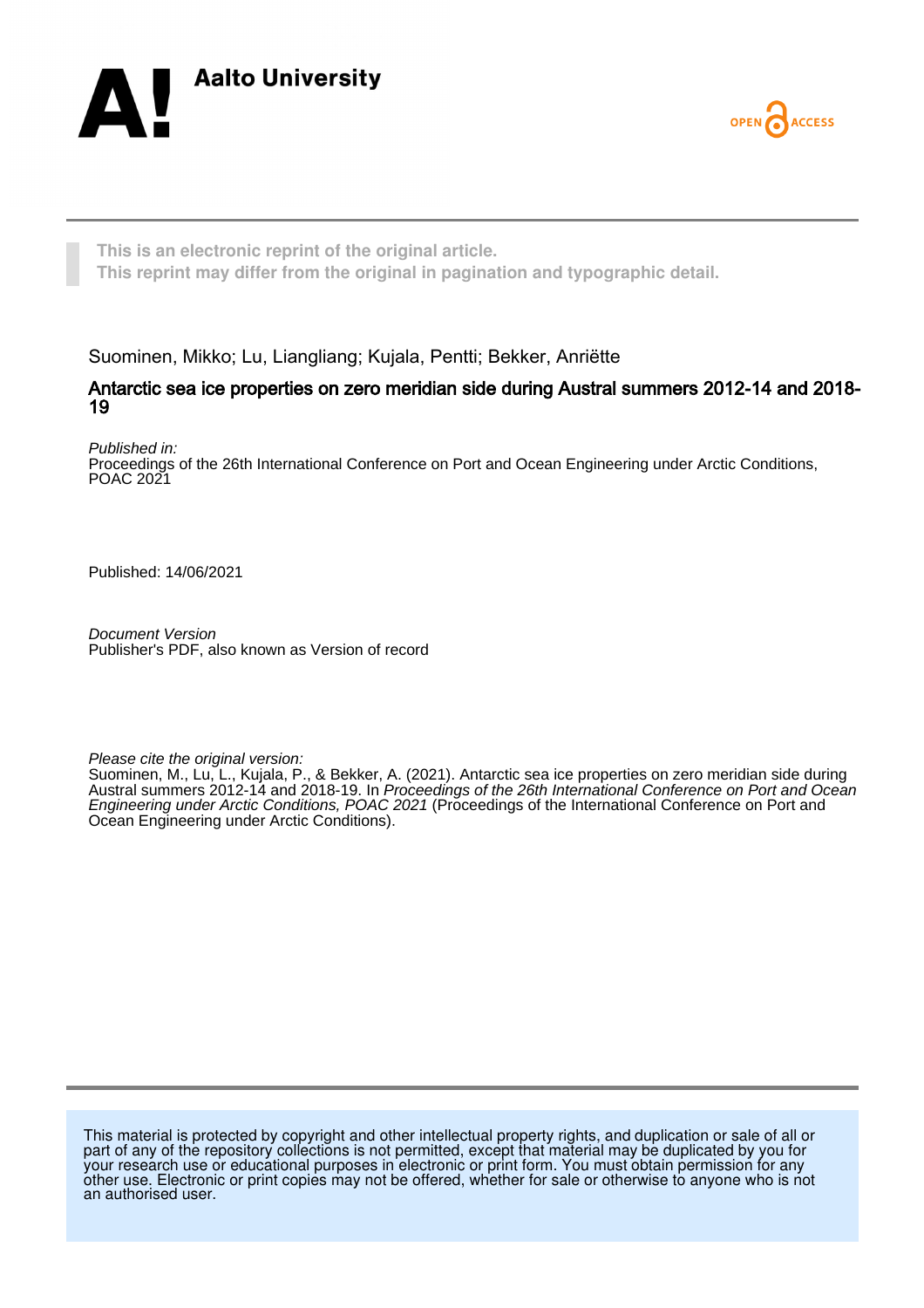

# **Antarctic sea ice properties on zero meridian side during Austral summers 2012-14 and 2018-19**

Mikko Suominen<sup>1</sup>, Liangliang Lu<sup>1</sup>, Pentti Kujala<sup>1</sup>, Anriëtte Bekker<sup>2</sup>

<sup>1</sup> Aalto University, Department of Mechanical Engineering, Espoo, Finland

<sup>2</sup> Stellenbosch University, Department Mechanical and Mechatronic Engineering,

Stellenbosch, South Africa

## **ABSTRACT**

Polar Supply and Research Vessel S.A. Agulhas II has visited Antarctic continent annually since her maiden voyage 2012. Commonly, the voyage duration is from December to February or March. Aalto University and Stellenbosch University have been conducting ship and ice conditions related measurements with varying focus since the maiden voyage. The mechanical properties of sea ice (flexural and compressive strength) have been measured during voyages 2012-13, 2013-14, and 2014-15 while the focus in voyage 2018-19 was in physical properties, i.e. the salinity, density, temperature, and grain size of ice.

This paper presents the methods and results of these measurements to contribute to the relatively rare dataset of Antarctic sea ice properties. The mean flexural strength was around 280 kPa. The measured compressive strength of sea ice varied from 100 kPa to 3.0 MPa in the vertical direction, and from 100 kPa to 1.5 MPa in the horizontal direction, the averages being 740 kPa and 560 kPa, respectively. The shelf ice compressive strength varied generally from 100 kPa to 400 kPa with an average of 160 kPa. The measured ice temperature generally varies from air temperature on the top to -1.8  $\degree$ C in the bottom. Ice salinity varies from around 1% to 8‰ and ice density is in the range from 830 to 940 kg/m<sup>3</sup>.

KEY WORDS: Flexural Strength; Compressive Strength; Salinity; Density; Temperature; Antarctica; Sea Ice

#### **INTRODUCTION**

Due to the harsh ice conditions and dedicated focus on research exploitation only, the maritime transportation activities are rare in the vicinity of Antarctic ice shelf and on the drifting floe ice. Only few supply vessels annually visit Antarctic ice self to supply the research stations. Partly due to the low maritime activities and short access season, mechanical (flexural and compressive strength) and physical (salinity, density and temperature) ice property measurements on Antarctic sea ice are rare. However, these properties are important for ships designed for this region. Therefore, the full-scale measurement and results for these ice properties are needed.

Despite the measurements in Antarctic waters are rare, the measurements on saline sea ice has been conducted extensive in other seas and in laboratory in the past. Timco & O'Brien (1994) developed a formulation where the flexural strength can be determined from the porosity that can be calculated from the temperature and salinity as described by Frankenstein and Garner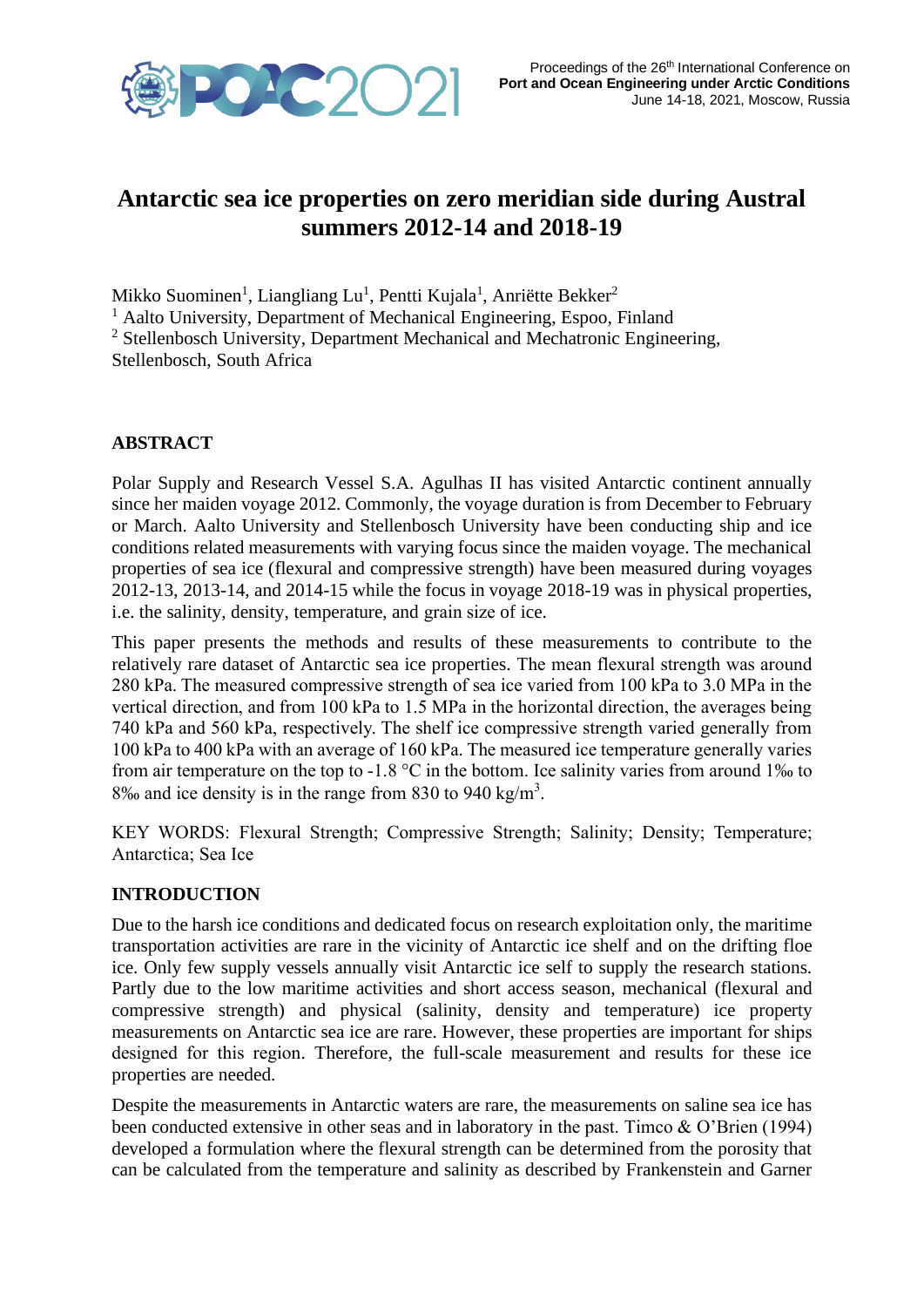(1967). A part of the utilized data was measured in Antarctic waters by Dykins (1968, 1971). Similarly, an effort to determine compressive strength of sea ice has been studied by several authors. However, according to the authors' knowledge, a similar formulation with validations by several authors has not been presented.

In order to provide additional information on the prevailing conditions, this paper presents the measured mechanical properties (flexural and compressive strength) from voyages 2012-2015, and physical properties (salinity, density, temperature) from voyage 2018-2019 on board S.A. Agulhas II during annual South African National Antarctic Expedition (SANAE) voyages. In addition, the measurement methods and more detailed description of the voyages are presented.

# **MEASUREMENT PROCEDURS AND METHODS**

## **Sample Collection and Preparation**

The samples for mechanical property measurements were collected from drifting ice floes, bay ice connected to the ice shelf, and ice shelf (only tested for compressive strength). In a case the samples were taken from a floe, larger floes were preferred to secure the safety of sample collection, i.e. the floe should be thick enough not to crack and large enough from diameter not to turn over easily. The scientists were lifted on the ice for sample collection from the ship with a crane of the ship.

Ice blocks were cut from the ice sheet with a chainsaw. After the ice blocks were cut out, the blocks were covered with snow and lifted on board together with the scientists. Once onboard the ship, the blocks were trimmed to the target dimensions for the mechanical property measurements. The measurement was conducted directly after the trimming. The aim of this procedure (cutting slightly extensive sample, covering the samples with snow, and testing it right after trimming) was to preserve the temperature of the sample as close to the condition on the field as possible for the testing.

A band saw was used for trimming the samples for the compressive strength of ice measurements. The compressive strength was measured both in the vertical and horizontal direction. The target dimensions of the samples were  $0.1m*0.1m*0.15m$  (width\*depth\*height). After the sample was trimmed, the dimensions of the sample were measured, and the sample was weighed to determine the density of ice. After weighting, the sample was placed in a hydraulic clamp, where the sample was tested, see [Figure 1.](#page-3-0) The sample was crushed with the clamp and the force was measured with a load sensor attached to the clamp above the sample. A metal plate was applied between the sample and load sensor to distribute the applied force evenly on the surface of the sample.

The ice beam for the bending strength of ice measurements was trimmed using the chainsaw. The target length of the beam was 1.2 meters and the target width and height were 0.15 m. After the beam was trimmed, it was placed in the steel frame. The beam was simply supported on both ends by the steel frame and was loaded downwards from the middle. The force needed to break the beam was measured with a load sensor, see [Figure 1.](#page-3-0)

During the investigation of physical properties in voyage 2018-19, the ice samples were extracted from the ice field with a Covacs ice core drill. The temperature is measured immediately after ice coring on the ice field. The salinity, density and grain measurements are conducted onboard. All measurements were conducted from various depths of the extracted ice sample cores.

# **Determination of Properties**

The compressive strength, *σComp*, is determined by dividing the measured maximum force, *F*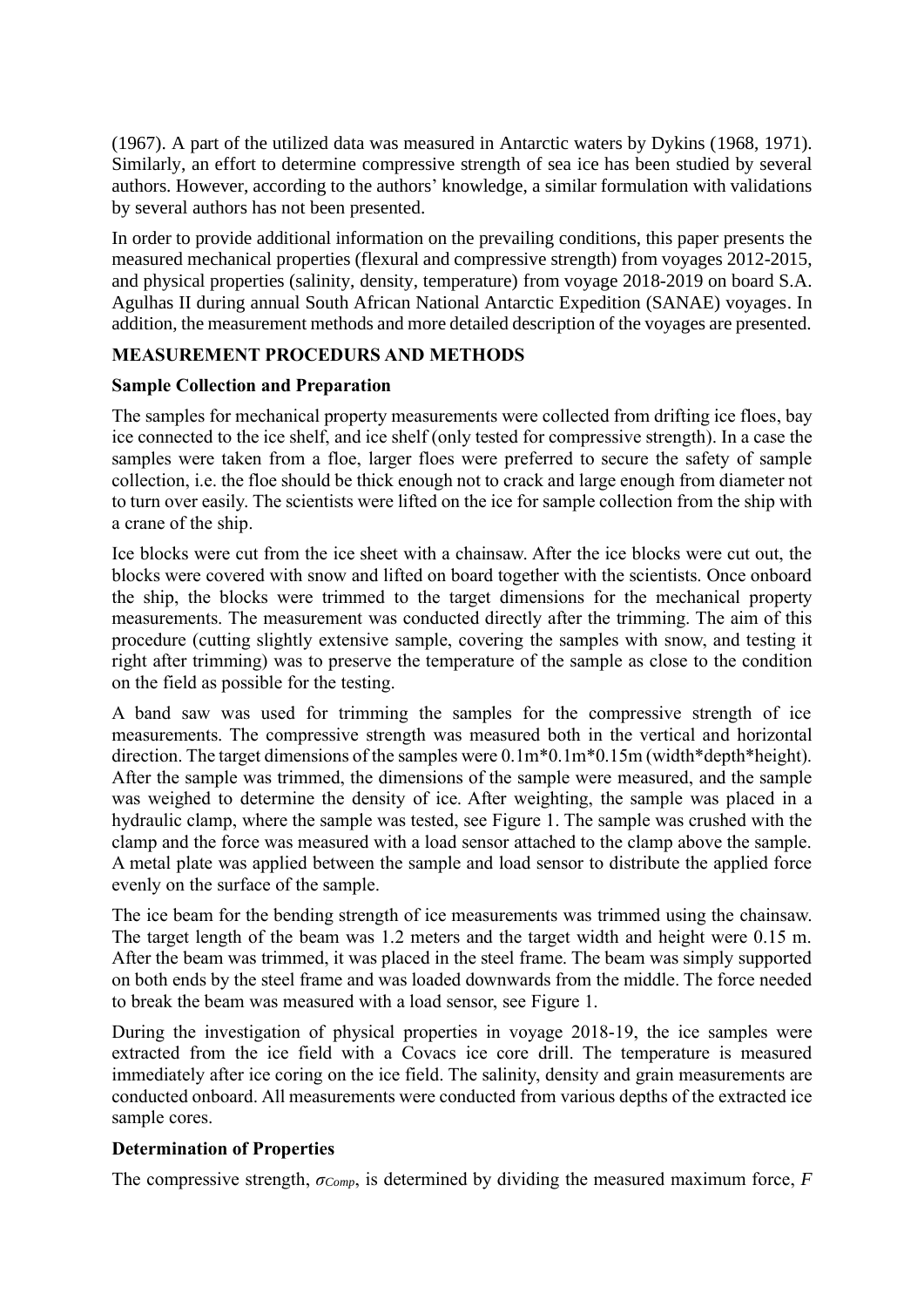[N], at the time of failure by the nominal cross-sectional area of the sample, *A* [m<sup>2</sup>]:

$$
\sigma_{Comp} = \frac{F + m_p g}{A} \tag{1}
$$

Where  $m_p$  [kg] is the mass of the metal plate placed over the sample, and  $g$  [m/s<sup>2</sup>] is the gravitational acceleration. In order to determine the flexural strength, the beam was assumed to behave as an Euler-Bernoulli beam. Assuming the first failure in a bending situation occurs on the surface in tension, the equations for flexural strength can be determined from:

$$
\sigma_x = \frac{My}{I} \tag{2}
$$

Where  $\sigma$ <sub>x</sub> [Pa] is the axial stress, *M* [Nm] is the moment affecting the cross-section, *y* [m] is the distance from the neutral axis, and  $I$   $[m<sup>4</sup>]$  is the second moment of area. Inserting the moment equation in Equation (2), the flexural strength in 3-point bending ( $\sigma_{3Point}$ ) is obtained from:

$$
\sigma_{3Point} = \frac{3x}{bh^2} \left[ F + \left( L_{sup} - x \right) g \rho_i bh \right] \tag{3}
$$

Where  $L_{\text{sup}}$  [m] is the length of the span,  $x$  [m] is the distance from the support to the location where the ice failed, *b* [m] is the breadth of the beam, and *h* [m] is the height of the beam, and  $\rho_i$  [kg/m<sup>3</sup>] is the density of ice.



Figure 1. Test setup for the bending strength (left) and compressive strength (right) of ice measurements (Suominen, et al., 2013).

<span id="page-3-0"></span>Ice temperature along the ice core is directly measured by a thermometer (DLTOHM-HD2307- 0) when inserting the probe into the ice cores through a hole drilled by a 3 mm diameter drill head at different depth. Ice salinity is measured from the melted ice samples with a salinity meter.

On voyages 2012-15, the density of ice was determined by measuring the dimensions of the samples (height *h* [m], breadth *b* [m], and depth *d* [m]) in order to determine the volume of the sample  $V$ [m<sup>3</sup>]. After the volume was measured, the weight of the sample  $m$  [kg] was measured with a scale and the density determined with formula:

$$
\rho_i = \frac{m}{hbd} \tag{4}
$$

On voyage 2018-19, the density of ice was determined by following the ITTC Guidelines (ITTC, 2014). The procedure is that firstly tap water is poured in a measuring cup and the weight is recorded as *w1*. Then, one ice piece cut from the ice cores is placed in the cup and the second weight is recorded as *w2*. Lastly, the ice sample is submerged, and the third weight is recorded as *w3*. The ice density can be calculated with the formula: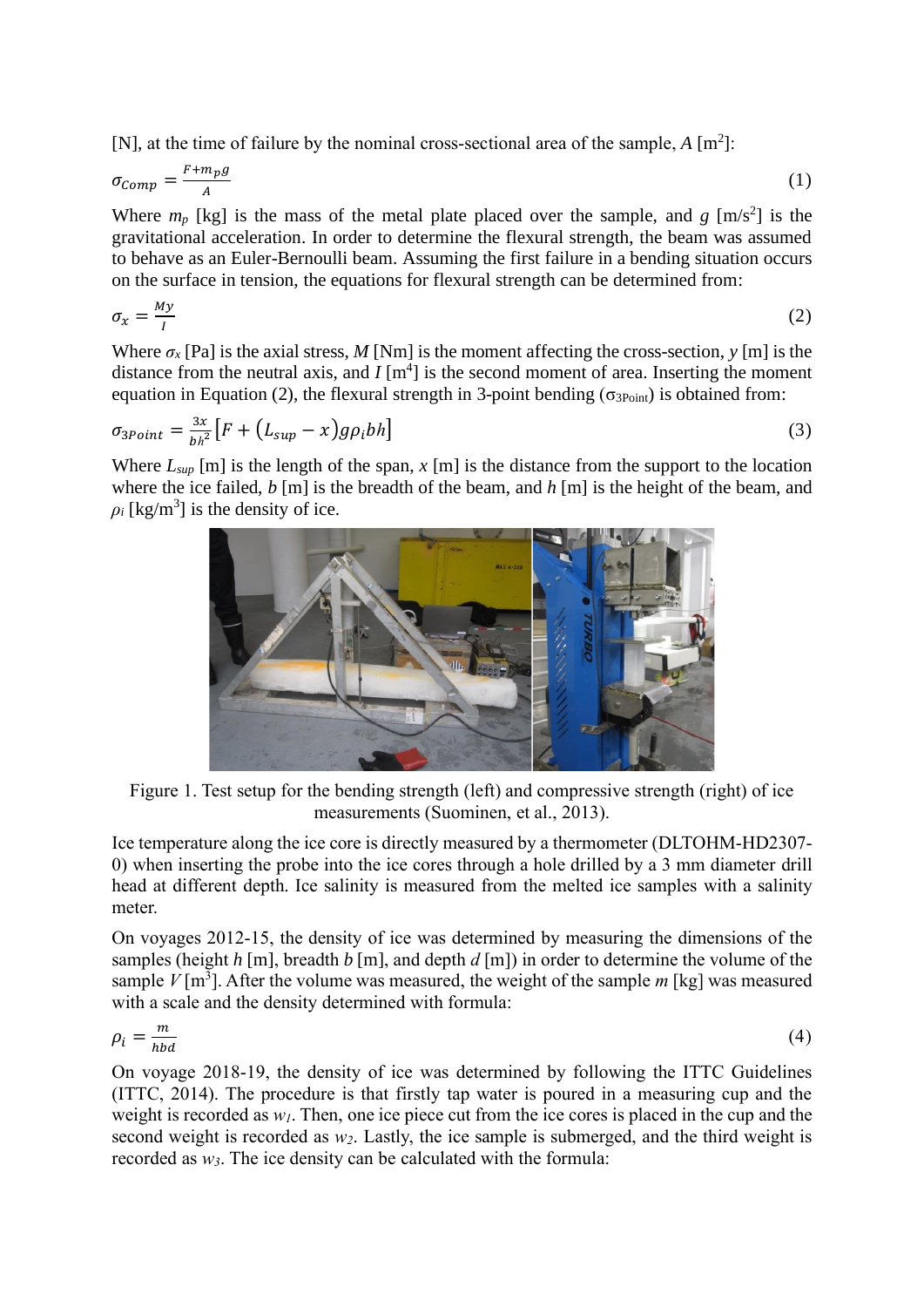$\frac{\rho_i}{\rho_i} = \frac{w_2 - w_1}{w_2 - w_2}$  $\rho_w$  $w_3-w_1$ 

where  $\rho_w$  [kg/m3] is the density of water, assumed to be 1000 [kg/m3].

The grain structure of ice was investigated from horizontal and vertical thin sections of ice. An ice core is cut horizontally into thin pieces by band saw at different depths. These ice sections are referred as horizontal thin sections. In addition, ice pieces cut from the middle of the ice core vertically are referred as vertical thin sections. The thin sections are then placed inbetween two crossed polarizers on a light table with rulers to observe the structure of ice and grain sizes.

## **DESCRIPTION OF VOYAGES AND MEASUREMENT LOCATIONS**

## **General Description of Voyages**

SANAE voyage commonly departures from Cape Town late November or early December. The voyage can be coarsely divided into three sections: 1) voyage to Antarctic ice shelf along zero Meridian (reached around mid-December), 2) voyage from Antarctic ice shelf to South Georgia and the South Sandwich Islands and back (early to late January), 3) return voyage from Antarctica to Cape Town along zero Meridian (start early February), see [Figure 2.](#page-4-0) The expedition commonly returns Cape Town late February or early March. The voyage 2018-19 was an exception as the ship visited the Weddell Sea after reaching the Antarctic continent.

The time between the sections is used for logistic operations (cargo on- and off-loading, and personnel transportation between the research station and the ship). During this time, the ship operates next to the ice shelf between Penguin Bukta (the closest point to the South African Antarctic research station SANAE IV) and Neumayer III (the German research station), see [Figure 2.](#page-4-0)

As voyages are conducted during the summer season, the sea ice extent diminished greatly during the voyage as the majority of the thinner first-year ice melts and only the thicker multiyear ice remains. On the voyage to Antarctica on December (voyage section 1), the ship encounters the first ice around  $60^{\circ}$  Latitude. When the return voyage is started in early February, the ice exists only close to the Antarctic shelf and open water conditions start close after  $70^{\circ}$ Latitude. More detailed description of ice conditions during voyages 2012-2015 are given by Lensu et al. (2015) and Suominen et al. (2017), and for the voyage 2018-19 by Kujala et al. (2019), Bekker et al. (2019) and Lu et al. (2019).



<span id="page-4-0"></span>Figure 2. The sea-ice extent in Antarctica on (a) December 6, 2013, and (b) February 2, 2014. Pictures reproduced from Suominen et al. (2015), ice maps produced by Spreen et al. (2008).

# **Measurement Locations**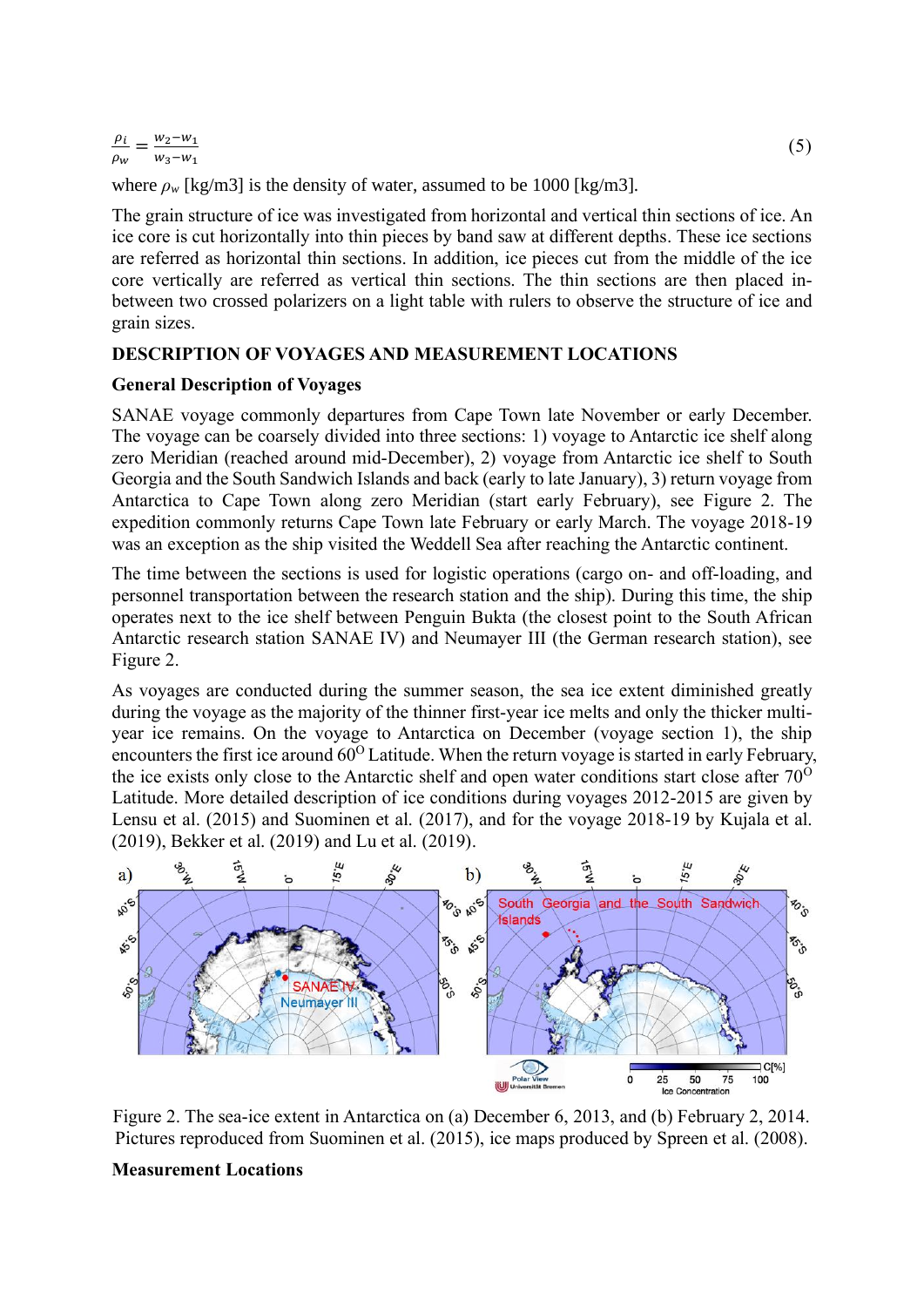The samples for flexural and compressive strength measurements were taken from the sea ice and on the shelf ice. The thickness of the sea ice in the locations from which the samples were taken during December was commonly over one meter. Therefore, the blade of the chainsaw was not long enough to cut through the total ice thickness and the ice blocks were cut from the top part of the sea ice. The samples were in many cases porous which decreases the strength of ice. The description of ice conditions on sample extraction locations for flexural and compressive strength are given below:

Dec 15, 2012 - 69°06'S, 00°13'W: The samples were taken from an ice piece, which the ship had broken from the ice field and lifted on top of the ice floe. Thickness was 96 cm.

Dec 17, 2012 - 70°05'S, 05°10'W: The sample was taken from the ice floe whose thickness was approximately 1 m. The ice was "snow ice" as its salinity was close to zero.

Dec 20, 2012 - 70°30'S, 08°11'W: The samples were taken from the bay ice next to Neumayer III. The ice was porous and had big air pockets. Snow thickness was 30-40 cm and ice thickness approximately 1 m.

Dec 21, 2012 - 70°30'S, 08°11'W: The samples were taken on top of the ice shelf near Neumayer III. A hole was dug with the chainsaw, drill and shovels to get the samples from a deeper layer. Samples taken from depths 65-127 cm.

Dec 30, 2012 - 70°24'S, 03°27'W: The samples were taken from the bay ice. The ice thickness was over 1.3 m. The ice was really porous having big air pockets.

Jan 29, 2013 - 70°33'S, 07°54'W: The samples were taken from the bay ice near Neumayer III. The ice had frozen during the season as the iceberg had blocked the bay and ice was able to form in calm conditions. The ice was real level ice (smooth, flat and no ridges). Ice thickness was 0.65 m. The surface and bottom layers were harder ice, but the middle part was weaker snow ice.

Jan 31, 2013 - 70°31'S, 07°59'W: The samples were taken from the same location as on Jan 29. The ice thickness was 50 cm. On the surface there was approximately 15 cm layer of hard ice and below this surface the ice had rotted having significant holes in it.

Dec 26, 2013 - 70°09'S, 04°51'W: These measurements were done at the Penguin Bukta from the bay ice close to the ice shelf. Ice thickness was 1.5 m and snow thickness 0.5 m. Ice had a large porosity.

Jan 25, 2014 - 70°01'S, 02°23'W: These measurements were done on flat ice cover close to Penguin Bukta, ice thickness 1.75 m, snow 0.2 m.

Jan 29, 2014 - 70°32'S, 08°10'W: These measurements were done on the snow part of the flat ice cover close to Neumayer III. Ice thickness was 160 cm snow 90 cm.

Jan 30, 2014 - 70°30'S, 08°11'W: The samples were taken on top of the ice shelf near Neumayer III. A hole was dug with the chainsaw. Samples taken from top layer.

Dec 19, 2014 - 70°32'S, 08°10'W: The samples were taken from the bay ice near Neumayer III. The total ice thickness on the site was over two meters. The samples for the bending and compressive strength tests were taken from depths 25 - 90 cm.

The measurements during voyage 2018-19 focused on physical properties of ice, i.e. salinity, temperature, density and grain size. A brief description of the locations is given in the following chapter and i[n Table 5.](#page-8-0)

# **RESULTS**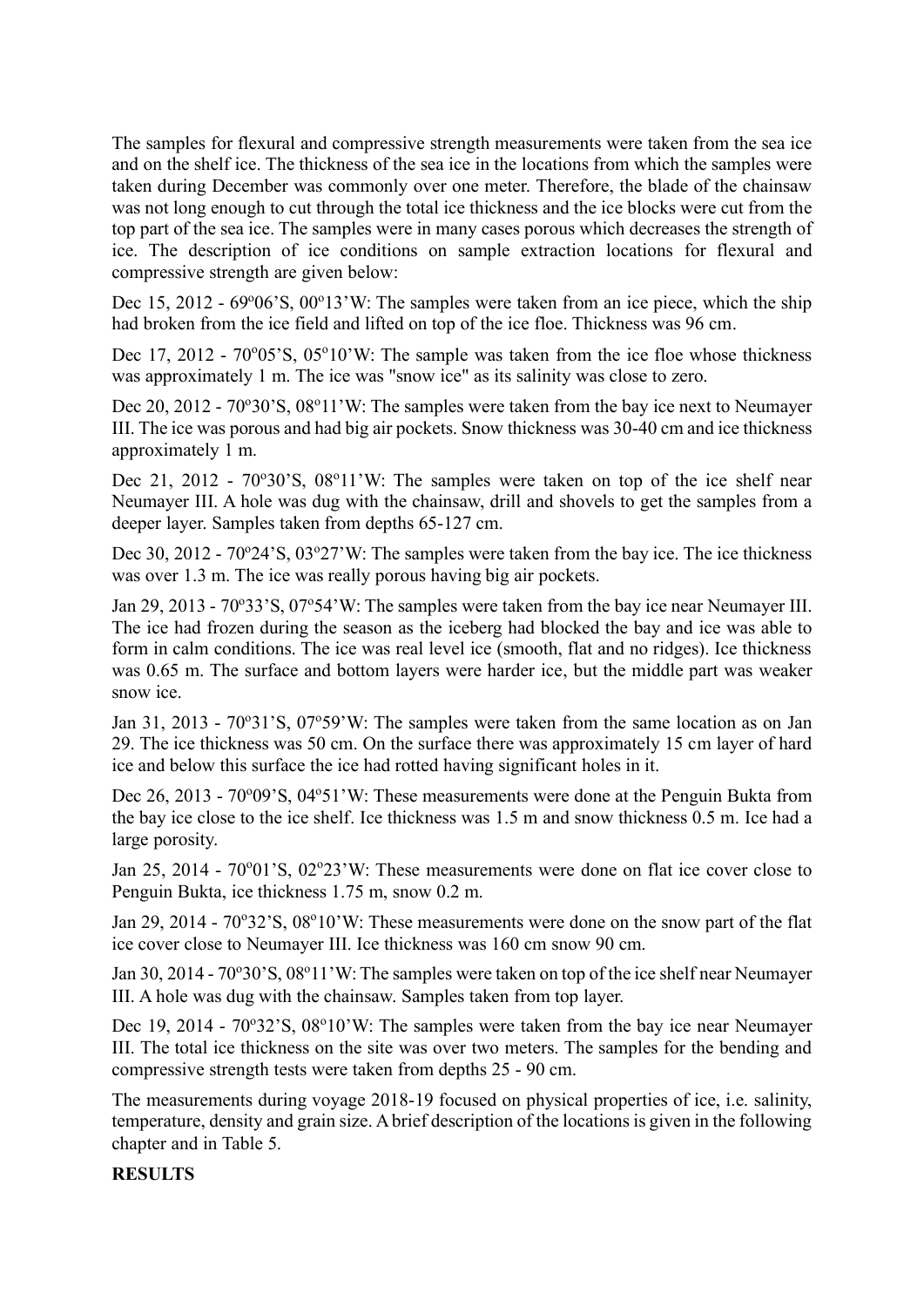#### **Mechanical Properties: Flexural and Compressive Strength**

[Table 1](#page-6-0) presents the measured flexural strengths. The measured flexural strengths varied from 130 kPa to 510 kPa. The general trend in flexural strength follows the seasonal ice coverage. The flexural strength decreases during the December reaching the minimum on January. Towards the end of the January to early February, the temperatures begin to decrease and the strength of the top layer of ice increases. It is notified that bottom of ice is still porous and strength measurements from bottom layers were not possible.

The measured compressive strengths in vertical and horizontal direction of sea ice and shelf ice are presented in [Figure 3](#page-6-1) and [Figure 4,](#page-7-0) respectively. The corresponding statistical parameters are presented in [Table 2](#page-7-1) to [Table 4.](#page-8-1) As can be noted from [Figure 3](#page-6-1) and [Figure 4,](#page-7-0) the compressive strength of ice has a clear increasing trend as a function of density. It is notified that in this case density gives an indication of porosity due to the measurement method. The density of ice was determined based on Equation (4). In this case, the method allows the water inside the sample to drain out. In a case of porous snow ice, this enables large air pockets inside the sample as the drain channels may extend through thickness. In a case the sample would be solid ice, the density would be approximately 900 kg/m3. Thus, a measured density of 600 kg/m3 indicates that 66% of the volume is ice and the rest is voids.

<span id="page-6-0"></span>

|                                      | Dec<br>15.<br>2012 | Dec<br>17.<br>2012 | Dec<br>20.<br>2012 | Dec<br>30.<br>2012 | Jan<br>29.<br>2013 | Jan<br>31.<br>2013       | Dec<br>26.<br>2013 | Jan<br>25,<br>2014 | Dec<br>19,<br>2014 |
|--------------------------------------|--------------------|--------------------|--------------------|--------------------|--------------------|--------------------------|--------------------|--------------------|--------------------|
| Samples                              | 2                  |                    | 2                  | 1                  | 2                  | 2                        | $\overline{2}$     | 3                  | 2                  |
| Mean [MPa]                           | 274                | 254                | 249                | 135                | 339                | 481                      | 150                | 236                | 385                |
| St.dev. [MPa]                        | 57                 | <b>NA</b>          | 64                 | <b>NA</b>          | 72                 | 45                       | 31                 | 77                 | 19                 |
| Min [MPa]                            | 233                | 254                | 204                | 135                | 288                | 449                      | 128                | 150                | 366                |
| Max [MPa]                            | 314                | 254                | 295                | 135                | 390                | 513                      | 172                | 337                | 405                |
| Density $\lceil \text{kg/m3} \rceil$ | 889                | 800                | 877                | 727                | 835                | 870                      | 825                | 777                | 883                |
| Salinity [‰]                         |                    |                    |                    |                    |                    | $\overline{\phantom{0}}$ | 2.4                | 7.4                | 4.8                |
| Temperature $[°C]$                   |                    |                    |                    |                    |                    |                          | $-1.3$             | $-0.4$             | $-2.5$             |

Table 1. Measured flexural strengths.



<span id="page-6-1"></span>Figure 3. Compressive strength of sea ice as a function of density. V denotes vertical direction and H horizontal direction.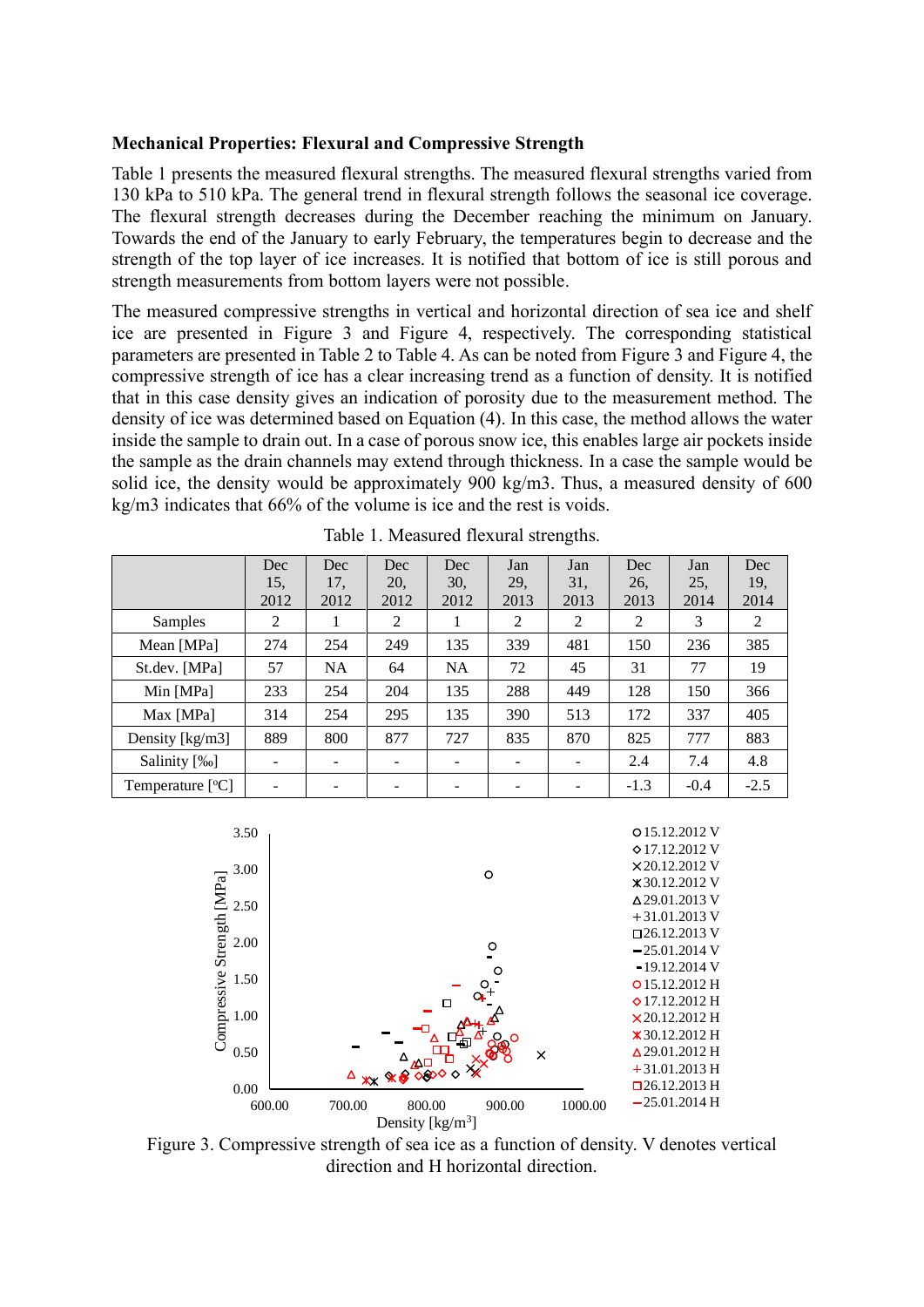

<span id="page-7-0"></span>Figure 4. Compressive strength of shelf ice as a function of density. V denotes vertical direction and H horizontal direction.

<span id="page-7-1"></span>

|                                       | Dec<br>15.               | Dec<br>17. | Dec<br>20, | Dec<br>30. | Jan<br>29, | Jan<br>31, | Dec<br>26. | Jan<br>25. | Dec<br>19, |
|---------------------------------------|--------------------------|------------|------------|------------|------------|------------|------------|------------|------------|
|                                       | 2012                     | 2012       | 2012       | 2012       | 2013       | 2013       | 2013       | 2014       | 2014       |
| <b>Samples</b>                        | 9                        | 6          | 3          | 1          | 6          | 2          | 4          | 4          | 3          |
| Mean [MPa]                            | 1.29                     | 0.19       | 0.33       | 0.11       | 0.78       | 1.06       | 0.79       | 0.65       | 1.48       |
| St.dev. [MPa]                         | 0.82                     | 0.03       | 0.12       | <b>NA</b>  | 0.3        | 0.38       | 0.15       | 0.05       | 0.27       |
| Min [MPa]                             | 0.45                     | 0.16       | 0.24       | 0.11       | 0.36       | 0.79       | 0.62       | 0.58       | 1.16       |
| Max [MPa]                             | 2.94                     | 0.22       | 0.47       | 0.11       | 1.08       | 1.33       | 1.18       | 0.77       | 1.81       |
| Density $\lceil \text{kg/m}^3 \rceil$ | 884                      | 794        | 888        | 733        | 839        | 877        | 839        | 767        | 881        |
| Salinity [‰]                          | $\qquad \qquad$          |            |            |            |            |            | 2.6        | 7.4        | 4.81       |
| Temperature $[°C]$                    | $\overline{\phantom{0}}$ |            |            |            |            |            | $-0.6$     | $-0.6$     | $-2.5$     |

Table 2. Measured compressive strengths of sea ice in the vertical direction.

Table 3. Measured compressive strengths of sea ice in the horizontal direction.

|                    | Dec<br>15.<br>2012 | Dec<br>17.<br>2012 | Dec<br>20.<br>2012       | Dec<br>30.<br>2012 | Jan<br>29.<br>2013 | Jan<br>31.<br>2013       | Dec<br>26.<br>2013 | Jan<br>25,<br>2014 |
|--------------------|--------------------|--------------------|--------------------------|--------------------|--------------------|--------------------------|--------------------|--------------------|
| Samples            | 9                  | 6                  | 3                        | 2                  | 7                  | 3                        | 5                  | 3                  |
| Mean [MPa]         | 0.54               | 0.17               | 0.33                     | 0.14               | 0.67               | 1.01                     | 0.54               | 1.11               |
| St.dev. [MPa]      | 0.09               | 0.03               | 0.1                      | 0.02               | 0.29               | 0.21                     | 0.09               | 0.21               |
| Min [MPa]          | 0.42               | 0.13               | 0.21                     | 0.13               | 0.2                | 0.88                     | 0.37               | 0.83               |
| Max [MPa]          | 0.7                | 0.22               | 0.41                     | 0.16               | 0.94               | 1.25                     | 0.83               | 1.42               |
| Density $[kg/m^3]$ | 893                | 788                | 867                      | 739                | 820                | 867                      | 813                | 809                |
| Salinity [‰]       |                    |                    | $\overline{\phantom{0}}$ |                    | ۰                  | $\overline{\phantom{a}}$ | 2.6                | 7.4                |
| Temperature $[°C]$ |                    |                    |                          |                    |                    |                          | $-0.7$             | $-0.6$             |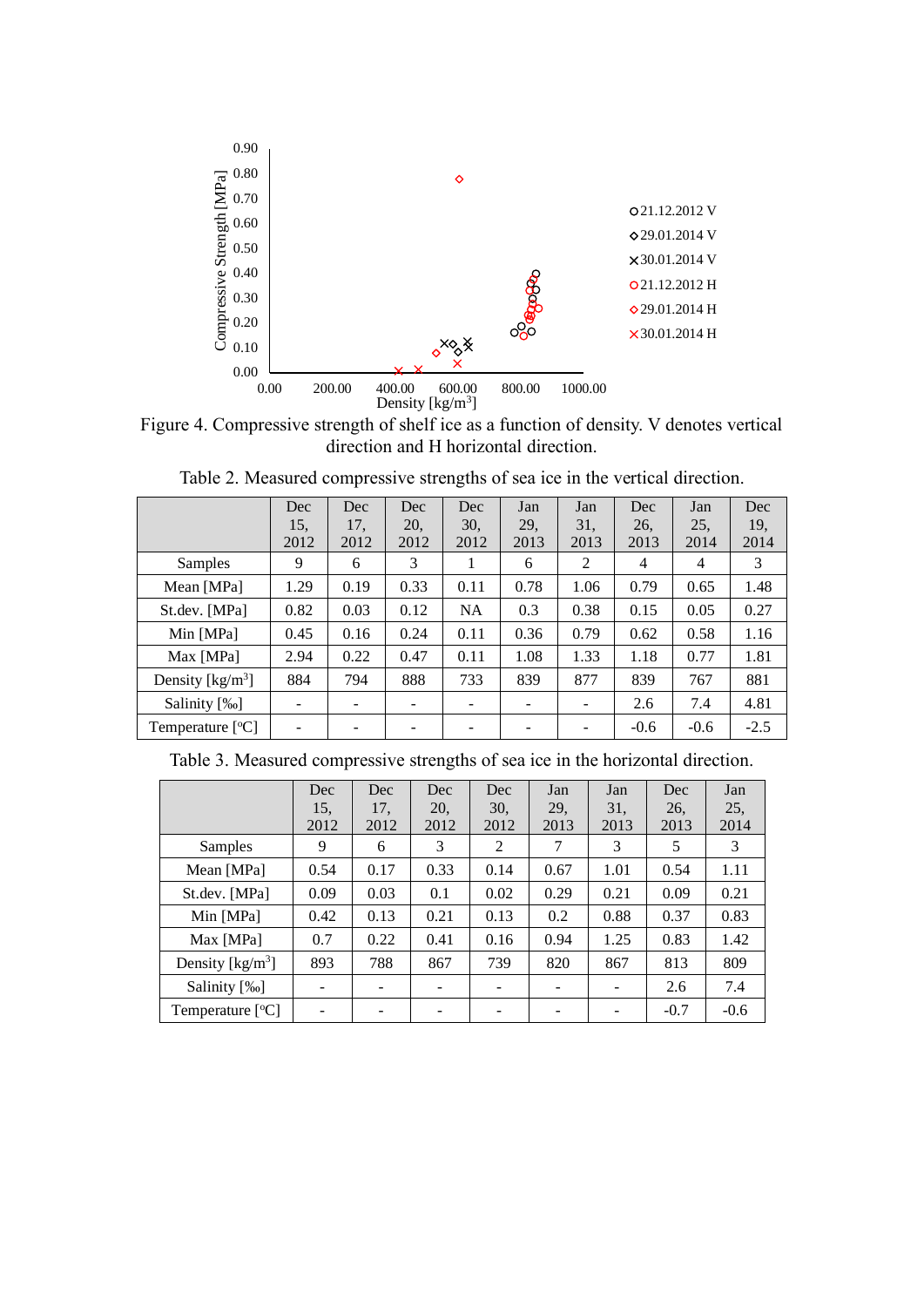|                     | Dec 21, 2012 |      |        | Jan 29, 2014 | Jan 30, 2014 |        |
|---------------------|--------------|------|--------|--------------|--------------|--------|
|                     | V            | H    | V      | H            | V            | H      |
| Samples             | 8            | 9    | 2      | 2            | 3            | 3      |
| Mean [MPa]          | 0.27         | 0.26 | 0.1    | 0.16         |              | 0.02   |
| St.dev. [MPa]       | 0.09         | 0.06 | 0.02   | 0.11         | 0.01         | 0.01   |
| Min [MPa]           | 0.16         | 0.15 | 0.08   | 0.08         | 0.13         | 0.01   |
| Max [MPa]           | 0.4          | 0.38 | 0.12   | 0.24         | 0.1          | 0.04   |
| Density [ $kg/m3$ ] | 826          | 832  | 592    | 567          | 607          | 494    |
| Salinity [‰]        | $\Omega$     | 0    | 0      | $\Omega$     | 0            | 0      |
| Temperature $[°C]$  |              |      | $-0.3$ | $-0.3$       | $-0.4$       | $-0.4$ |

<span id="page-8-1"></span>Table 4. Measured compressive strengths of shelf ice in the vertical (V) and horizontal (H) direction.

#### **Physical Properties: Ice Temperature, Salinity, Density and Grain Size**

[Table 5](#page-8-0) summarizes measured range of temperature, salinity, density and mean grain size in each horizontal section from different locations. It covers period from December to February and wide range in both longitude and latitude. The ice thickness varies from 60 to 521 cm. Detailed results of these physical properties from different locations along the ice thickness are synchronized in [Table 5.](#page-8-0) With the increase of ice dept, the temperature of ice converges to around  $-1.8 \,^{\circ}\text{C}$ , which is roughly the freezing temperature of sea water. The temperature from the top part is influence by the air temperature which makes the temperature starts from different values in different locations. 'C' type ice temperature is also observed, e.g. in L2. Salinity of ice is in the relatively wide range from 1 ‰ to 8 ‰, and there is no obvious trend is observed. Similarly, in density of ice, no clear changing trend of density can be concluded. The density varies from 830 to 940 kg/m<sup>3</sup>. A growing trend of mean grain size in each horizontal section along the ice thickness can be found, from around 3 to 20 mm from investigations in L1 and L2.

<span id="page-8-0"></span>

| Time<br>(UTC)       | Location                                     | L              | Activity   | N | H<br>$\text{cm}$ ) | T<br>$(^{\circ}C)$     | S<br>$(\%0)$   | D (kg/m <sup>3</sup> ) | <b>MGS</b><br>(mm) |
|---------------------|----------------------------------------------|----------------|------------|---|--------------------|------------------------|----------------|------------------------|--------------------|
| 2018.12.21<br>13:30 | 70°09.800'S,<br>2°07.083'W                   | L1             | Ice coring |   | 60                 | $(-3.1)$ –<br>$(-2.9)$ | $4.5 -$<br>6.1 | 870-923                | $3 - 15$           |
| 2019.1.1<br>14:36   | 70°10.333'S,<br>2°07.817'W                   | L2             | Ice coring |   | 153                | $(-2.7)$ –<br>$(-1.8)$ | $4.3 -$<br>5.8 | 892-921                | $3 - 20$           |
| 2019.1.16<br>22:00  | 65°49.512'S,<br>$60^{\circ}49.440^{\prime}W$ | L <sub>3</sub> | Ice coring |   | 521                | $0 -$<br>$(-1.7)$      | $0.7 -$<br>7.8 | 833-939                |                    |
| 2019.2.14<br>10:00  | 69°02.677'S,<br>50°10.024'W                  | L4             | Ice coring |   | $83 -$<br>127      | $(-1.3) -$<br>$(-1.7)$ | $2.6-$<br>7.4  | 894-911                |                    |

Table 5. Physical property results from different locations

Note: L-abbreviation of location (applied also in Figure 5), N-number of samples, H-thickness, T-temperature, Ssalinity, D-density, MGS-mean grain size.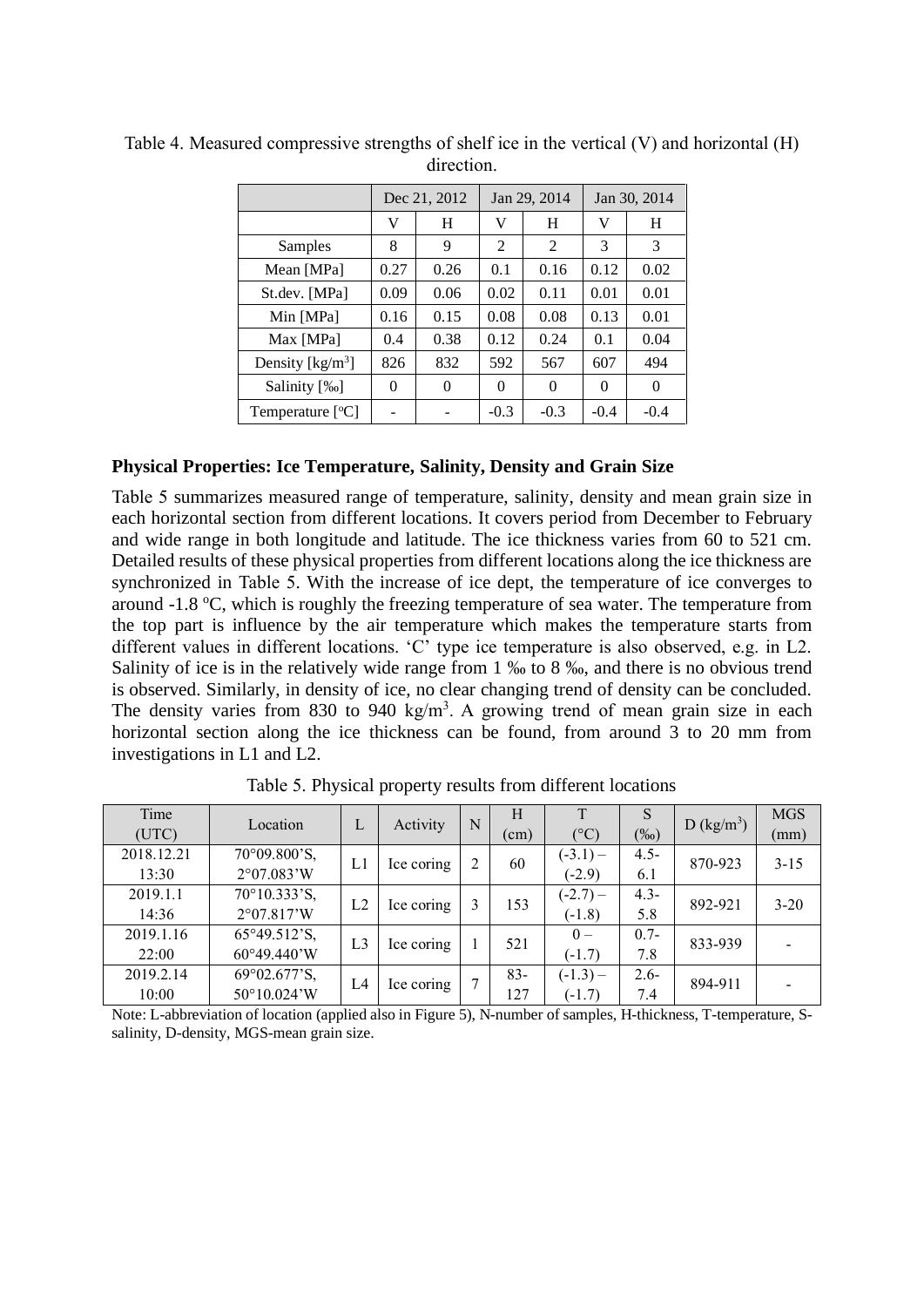



# **CONCLUSIONS AND DISCUSSIONS**

The study presented the measured mechanical and physical properties of sea and shelf ice. The measurements show that the flexural strength of the sea ice is relatively weak during the summer season ranging from 130 kPa to 510 kPa with a mean value around 280 kPa. This is somewhat expected as the ice is in melting stage during the summer season and the Antarctic waters are known for high salinity. However, the number of samples is small and should be verified with additional measurements.

The measured compressive strength of sea ice varied from 100 kPa to 3.0 MPa in the vertical direction, and from 100 kPa to 1.5 MPa in the horizontal direction, the averages being 740 kPa and 560 kPa, respectively. The shelf ice compressive strength varied generally from 100 kPa to 400 kPa with an average of 160 kPa.

The measured ice temperature generally varies from air temperature on the top to  $-1.8 \degree C$  in the bottom. Ice salinity varies from around 1‰ to 8‰ and ice density is in the range from 830 to 940 kg/m<sup>3</sup>. Uncertainties from both the measurement and equipment are not fully taken into consideration, which should be noticed.

The samples were mainly taken from the surface layer of sea ice. This was due to the limitation in cutting length. In the future, it would be beneficial to utilize chain saws with extraordinary dimensions.

# **ACKNOWLEDGEMENTS**

The work was funded by the Finnish Funding Agency for Technology and Innovation (grant